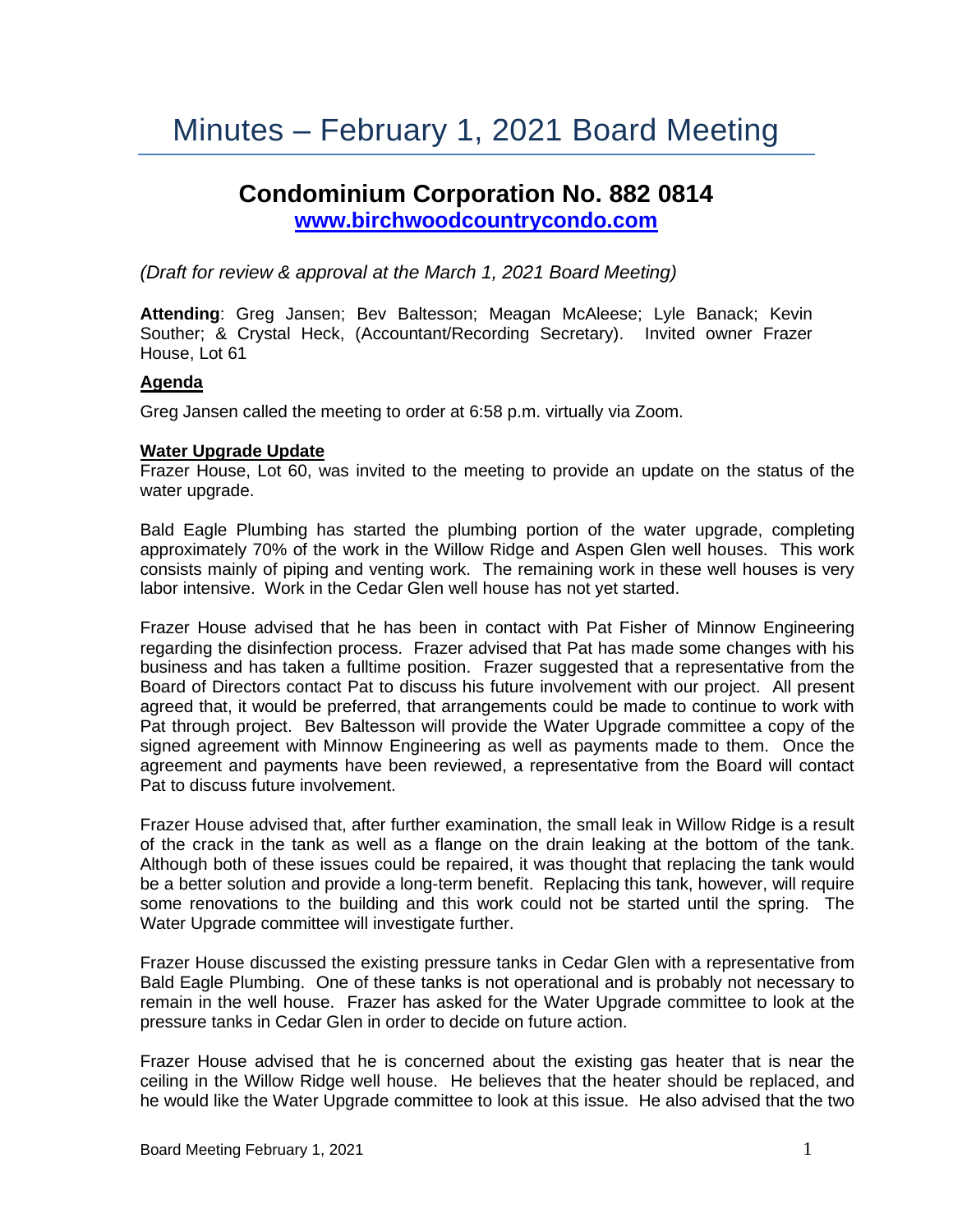pressure tanks in Willow Ridge are showing some rust and deterioration. He suggested that one of these tanks should be replaced, perhaps even with a larger one. He would like the Water Upgrade committee to look at this issue also.

Bev Baltesson commented that any revisions or changes should be discussed with Pat Fisher from Minnow Engineering to confirm if an engineer is required to make these changes.

The Board agreed with Frazer House that these repairs and replacements should be done now while the water upgrade project is in progress. Bev Baltesson advised that repairs to Willow Ridge well house were already identified in the project.

The Water Upgrade committee (Kevin Southern, Rod Yakubow, Jerry Wells, John Budd, Frazer House, Lyle Banack and Greg Jansen) agreed to meet on February 7 at 1 p.m. at Willow Ridge well house to assess concerns raised by Frazer House. Kevin Souther will contact committee members not present at the Board meeting to ask them to attend.

#### **Water Report**

Rod Yakubow provided the November 2020 and December 2020 reports via email. As well he provided a breakdown of total monthly usage comparison for years 2015 to 2020. 2020 usage totals were 1,593,545 gallons compared to 2019 totals of 1,562,439 gallons.

The water report for the month of November 2020 is as follows: # 6 Aspen Grove – 19,863 gals # 2 Cedar Glen – 12,155 gals # 3 & # 4 Willow Ridge – 81,169 gals TOTAL FOR ALL WELLS – 113,187 gals Chlorine Used 8.5 gals

The water report for the month of December 2020 is as follows: # 6 Aspen Grove –21,213 gals # 2 Cedar Glen – 11,503 gals # 3 & # 4 Willow Ridge – 96,997 gals TOTAL FOR ALL WELLS – 129,713 gals Chlorine Used 13.25 gals

#### **Approval of Previous Minutes**

Minutes of the November 9, 2020 meeting were previously circulated.

**Motion:** Kevin Souther moved that the minutes be accepted as presented. Bev Baltesson seconded the motion.

#### **Carried Unanimously**

#### **Financial Report**

Crystal Heck provided financial statements for October, November and December 2020 via email prior to the meeting for the Boards review. There were no questions regarding the financial statements. Lyle Banack suggested a change to the Statement of Operations. To improve reporting, he suggested, to move the Water Upgrade line below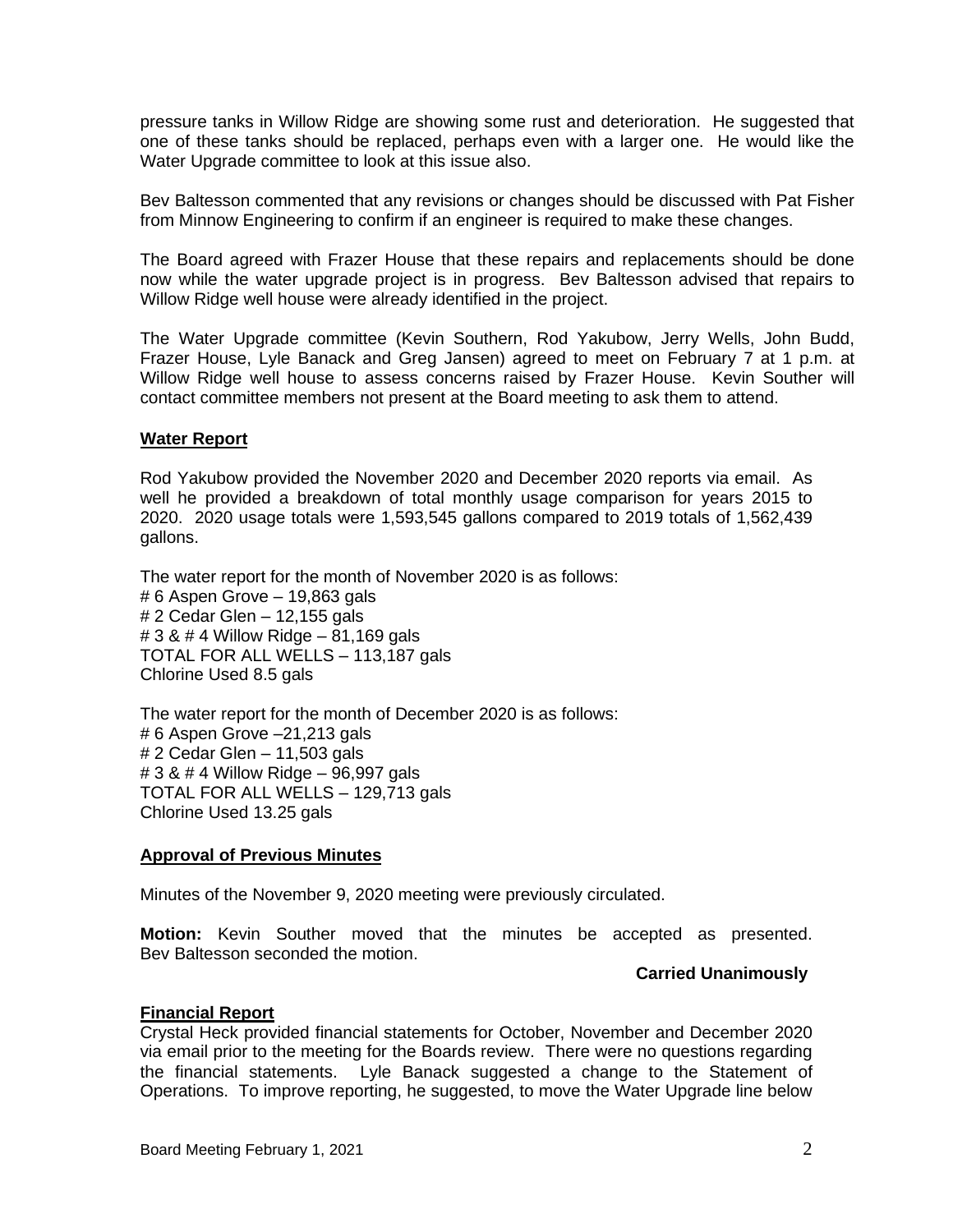the Excess of Revenue Over Expenses line so the operating income/expenses are more apparent and not skewed with the water upgrade costs. Crystal Heck will change the format going forward.

Bev Baltesson reported on the arrears on the condo fees. There are currently 9 lots in arrears regarding the water upgrade, 5 owners have not paid any monies. On January 13, 2021 Crystal Heck sent a Board approved Water Upgrade Arrears letter to 8 owners. If overdue accounts are not cleared, further action will be required.

Bev Baltesson explained that one owner has advised that they have decided to let the property go back to the bank and will no longer be making monthly condo fee payments. This owner has paid the Special Levy in full. Crystal Heck has been advised to continue sending Arrears Letters and to follow the collection procedure.

Bev Baltesson asked if there were any concerns with the draft June 20, 2020 Audited Financial Statement previously forwarded to everyone for their review. There were no questions or concerns.

**Motion:** Kevin Souther moved that the draft June 30, 2020 Audited Financial Statements be approved. Meagan McAleese seconded the motion.

#### **Carried Unanimously**

Bev Baltesson will forward the required signature pages of the draft to the auditor in order for the Corporation to receive the final copy of the June 30, 2020 Audited Financial Statements.

Bev Baltesson reminded all Board members to keep in mind that the budget meeting is coming and if there are items to add to the budget please have costs estimated to allow for informed discussion and budgeting.

# **Site Services**

Kevin Souther and Meagan McAleese did not have anything to report.

#### **Brazeau County Liaison**

Lyle Banack provided an update to the Board on Brazeau County issues, by email, on January 29, 2021. The County has approved one of our three requests, as follows.

They turned down our request for a recycle dumpster at Birchwood. They felt that our residents can access Lindale Transfer Station and the recycle bins in Drayton Valley at no cost and that was adequate.

Our request for street lighting at the entrance to Birchwood was also turned down. Lyle Banack advised that he has further discussed this issue with our County Councilor. Lyle has asked for this item to remain open and will provide further updates.

Brazeau County have agreed to fully pay for all lot marker signs, as well as 11 directional signs within the community. They have also agreed to pay for the posts they will be installed on. The cost for the installation of these posts/signs was not approved by the County and will be the responsibility of the Corporation. This signage is fully supported and approved by Emergency Services. These lot signs and directional signs will be a huge benefit for emergency vehicles responding to calls in our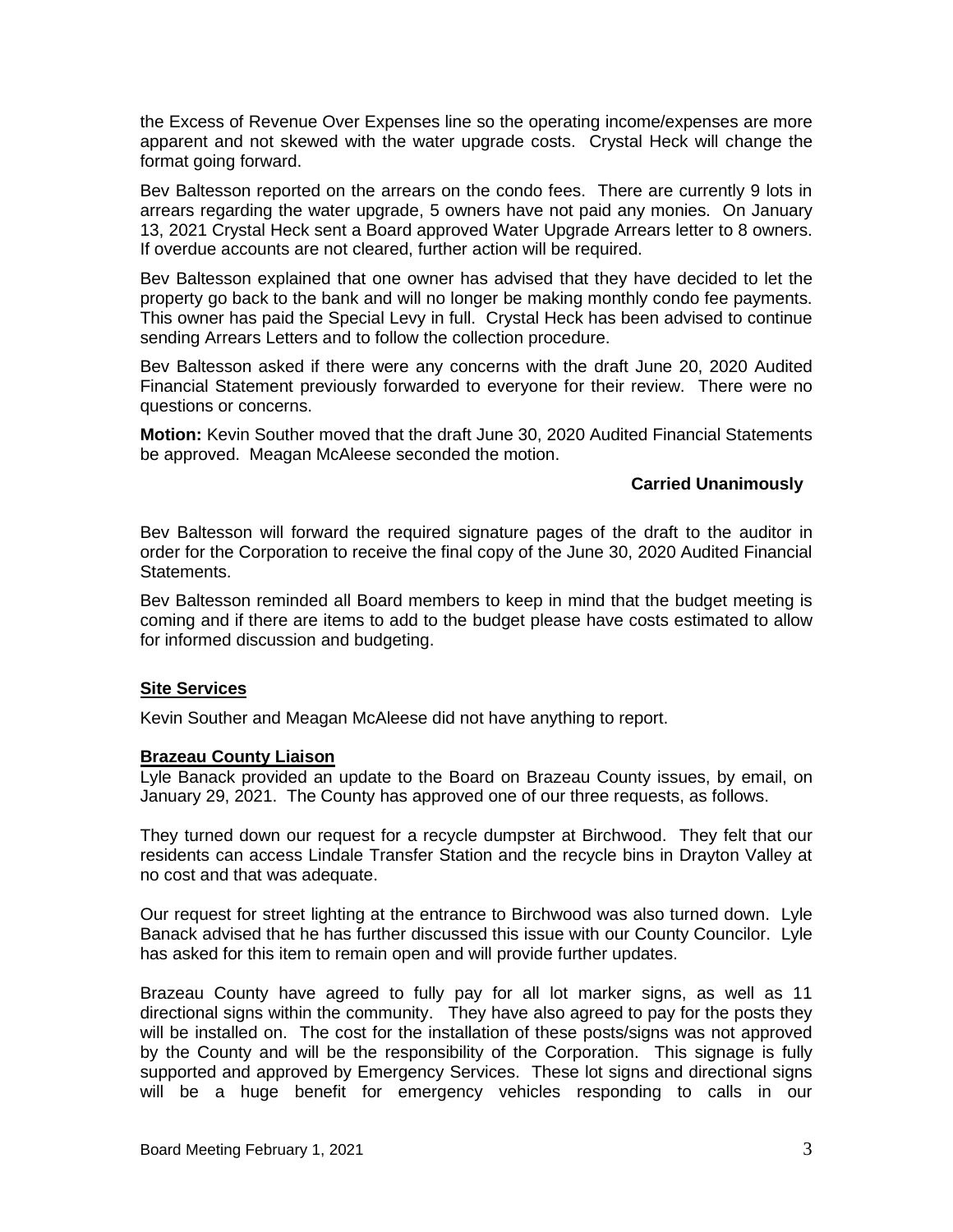neighborhood. Lyle Banack provided all Board members with a list of all directional signs and a map showing placement and have asked that Board members travel through the community to confirm the proposed signage is accurate. The signage was created in the fall of 2020 by County Fire Services and Lyle Banack.

The new lot signs will also need to be installed by the Corporation. These will, most likely, be placed on common property near driveway entrances.

# **Old Business**

# **Action items as per list**

- Community lot signs and corner markers Update as noted above in Brazeau County Liaison report. Item remains pending.
- Electrical boxes –On hold until spring 2021.
- CC Valve and Water Hydrant Locations The pictures of the CC valve locations for most of the lots in the community have been placed on the Corporation laptop as well as on a removeable storage drive. Bev Baltesson indicated that there are still a few lots that have not been done. Bev will provide a list of these lots so that pictures can be taken in the spring to complete this project. Item remains pending.
- Recycle Dumpster Update as noted above in Brazeau County Liaison report. Item is closed, completed January 2021.
- Lead Management Plan for Water Kevin Souther and Meagan McAleese will work towards completion of this plan and testing in the spring of 2021. Item remains pending.
- Temporary Electric Service Cable The purchase, delivery and storage of this cable has been completed. Item is closed, completed in December 2020.
- EPCOR billing Bev Baltesson has been monitoring EPCOR billing and advised that rates between EPCOR and ENCORE have been similar. Bev advised that, on the most recent billing, rates increased by roughly 2 cents per kwh and could continue to increase as there is no limit in place anymore. Bev will contact ENCORE once again to confirm our options for this service. Item remains pending.
- Owner Communication and Internet Access Bev Baltesson is investigating different avenues available to the Board to assist with owner communication and board administration. Brief discussion was held regarding condo management companies. Greg Jansen advised that he can probably provide some costs associated with this type of service for other condos he is a part of. Item remains pending.
- Lights at TWP road 494 entrance Update as noted above in Brazeau County Liaison report. Item remains pending.
- Water Upgrade Project Update as noted above in Water Upgrade Update. Item remains pending.
- Aspen Grove Wellhouse Flooding Pending with Kevin Souther and Rod Yakubow. Item remains pending.
- Fire Smart Information for owners Meagan McAleese has created a draft information document that could be sent to owners. Clarence Wastle contacted Meagan late on January  $31<sup>st</sup>$  advising that he has information regarding Fire Smart to provide to owners as well. Bev Baltesson advised that Clarence had also emailed the Corporation regarding Fire Smart communication a couple of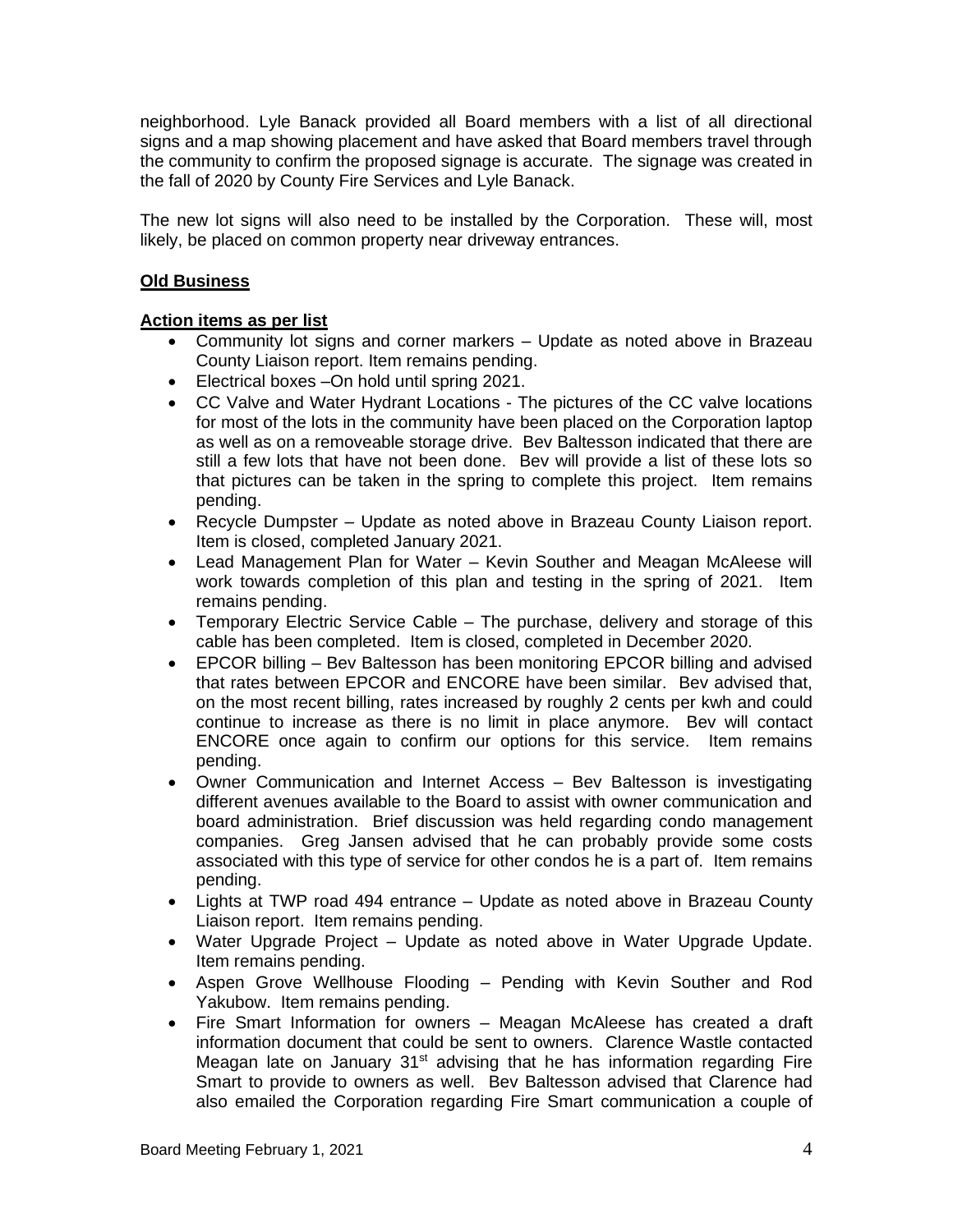hours prior to this Board meeting. Bev will ensure the email from Clarence is sent to all Directors. Item remains pending.

• Fiscal Year end – Discussion was held regarding changing the Corporation year end from June  $30<sup>th</sup>$  to December  $31<sup>st</sup>$ . The reason for the change is to provide owners with a timelier Audited Financial Report. Currently, the Audited Financial Statements are a year old when provided to owners. A change to fiscal year end will provide the report to the owners within six months. Lyle Banack discussed this change with our current auditor to ensure this report can be provided in time for Annual General Meetings scheduled in early June each year.

**Motion:** Bev Baltesson moved to change the fiscal year end of the Corporation from June  $30<sup>th</sup>$  to December  $31<sup>st</sup>$ , effective 2021. Seconded by Meagan McAleese.

## **Carried Unanimously**

As a result of this change, the current Board will prepare a budget and a sixmonth condo fee assessment from July 1, 2021 to December 31, 2021. The newly elected Board will need to prepare a budget and yearly condo fee assessment from January 1, 2022 to December 31, 2022.

• Contract Revisions – Brief discussion was held regarding revisions to grass maintenance, site services and water services contracts. Kevin Souther, Lyle Banack and Greg Jansen will meet in Birchwood Center on Sunday, February 7<sup>th</sup> after the tour of the water well houses to discuss further. Meagan McAleese may attend as well if available. Greg Jansen asked Bev Baltesson to provide a history of invoicing for the grass maintenance and any advertising information used in the past for the meeting. Kevin Souther will confirm that Jerry Wells will continue in a back-up role for Water Services. Kevin Souther advised that Larry Kuzio agreed to continue the back-up role for Kubota operation a temporary back-up role for Site Security Services. Bev Baltesson suggested that because Larry Kuzio is currently under contract in a back-up role for operating the Kubota, it would make sense to ask him to back-up the Site Security Services duties as well. Kevin Souther will contact Larry Kuzio to confirm his interest to back up all duties on the Site Services contract. Bev Baltesson will provide a revised Site Services Contract and a new Site Services Back-Up contract for review at the February 7<sup>th</sup> meeting.

#### **New Business**

The Corporation received two emails regarding some concerns in the community. Concerns included icy road conditions, fallen trees, security gate, an unsightly lot and a possible diseased tree.

Discussion regarding road conditions was held and the Board felt that the Site Services contractor is maintaining winter roads very well. Roads are cleared quickly of snow and grit is ordered frequently. It may be possible for conditions to deteriorate at times and drivers may need to adjust to road conditions. Lyle Banack commented that there was, at one time, a box of sand or grit on the hill for drivers to use should they encounter problems getting up the hill in winter conditions. The Board will discuss the possibility of placing a box of sand/grit at problem areas in the community.